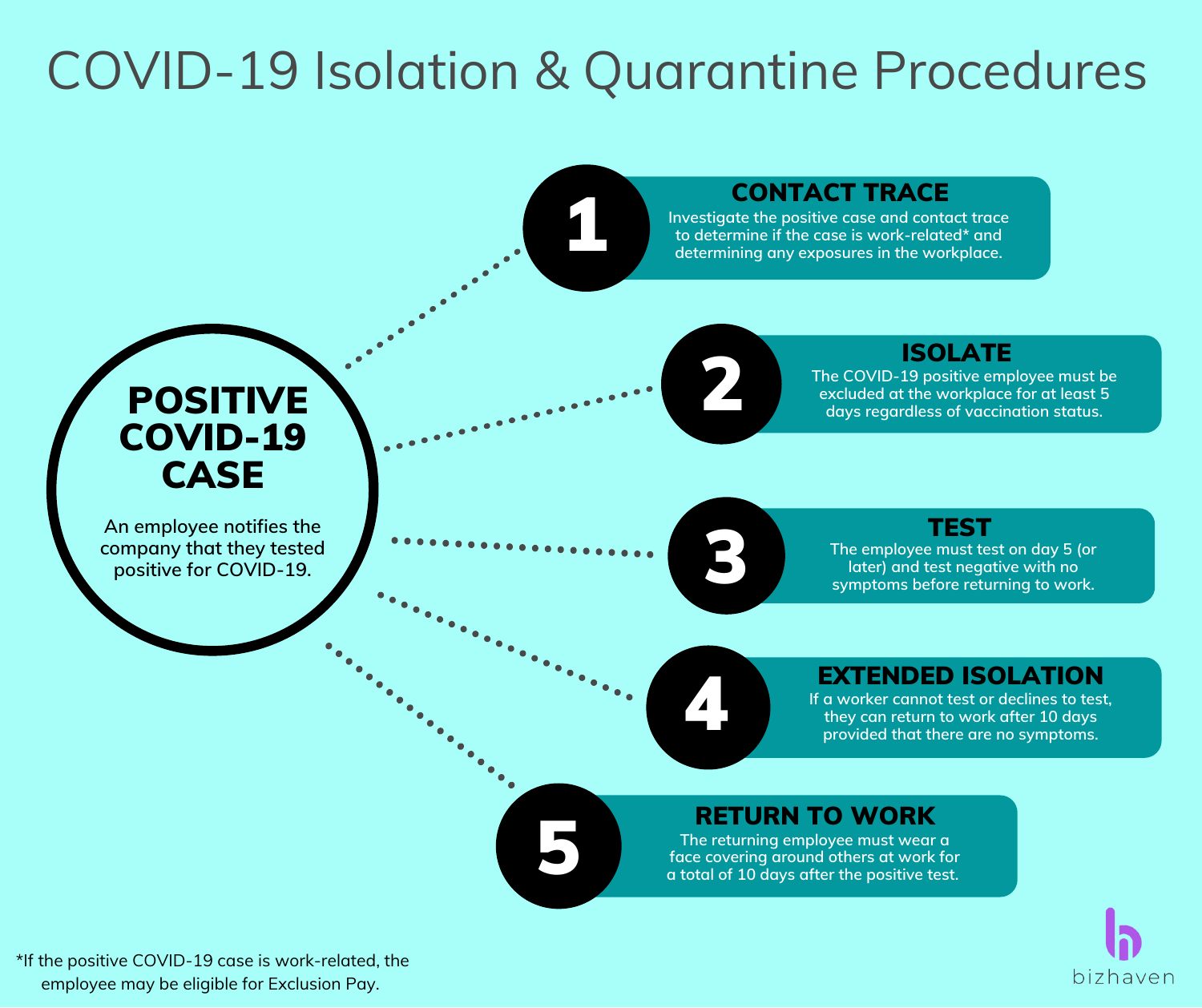# COVID-19 Isolation & Quarantine Procedures

**Branch** 

## CONTACT TRACE

**Investigate the close contact\* case, contact trace to determine if the case is work-related\*, and determine any additional exposures in the workplace.**

2

1

## ISOLATE

**The employee must be excluded at the workplace for at least 5 days after the close contact.**

3

## TEST

**The employee must test on day 5 (or later) and test negative with no symptoms before returning to work.**

### EXTENDED ISOLATION

**If a worker cannot test or declines to test, they** can **return** to work after 10 days<br>provided that there are no symptoms. **provided that there are no symptoms.**

#### UNVACCINATED EMPLOYEE EXPOSED TO SOMEONE WITH COVID-19

**An unvaccinated employee notifies the company that they were exposed to someone who was positive for COVID-19.**

5

## RETURN TO WORK

**The returning employee must wear a face covering around others at work for a total of 10 days after the positive test.**

\*Close contact" per CDC is within 6 ft. for more than a collective 15 mins. within 24 hours

\*If the positive COVID-19 case is work-related, the employee may be eligible for Exclusion Pay.